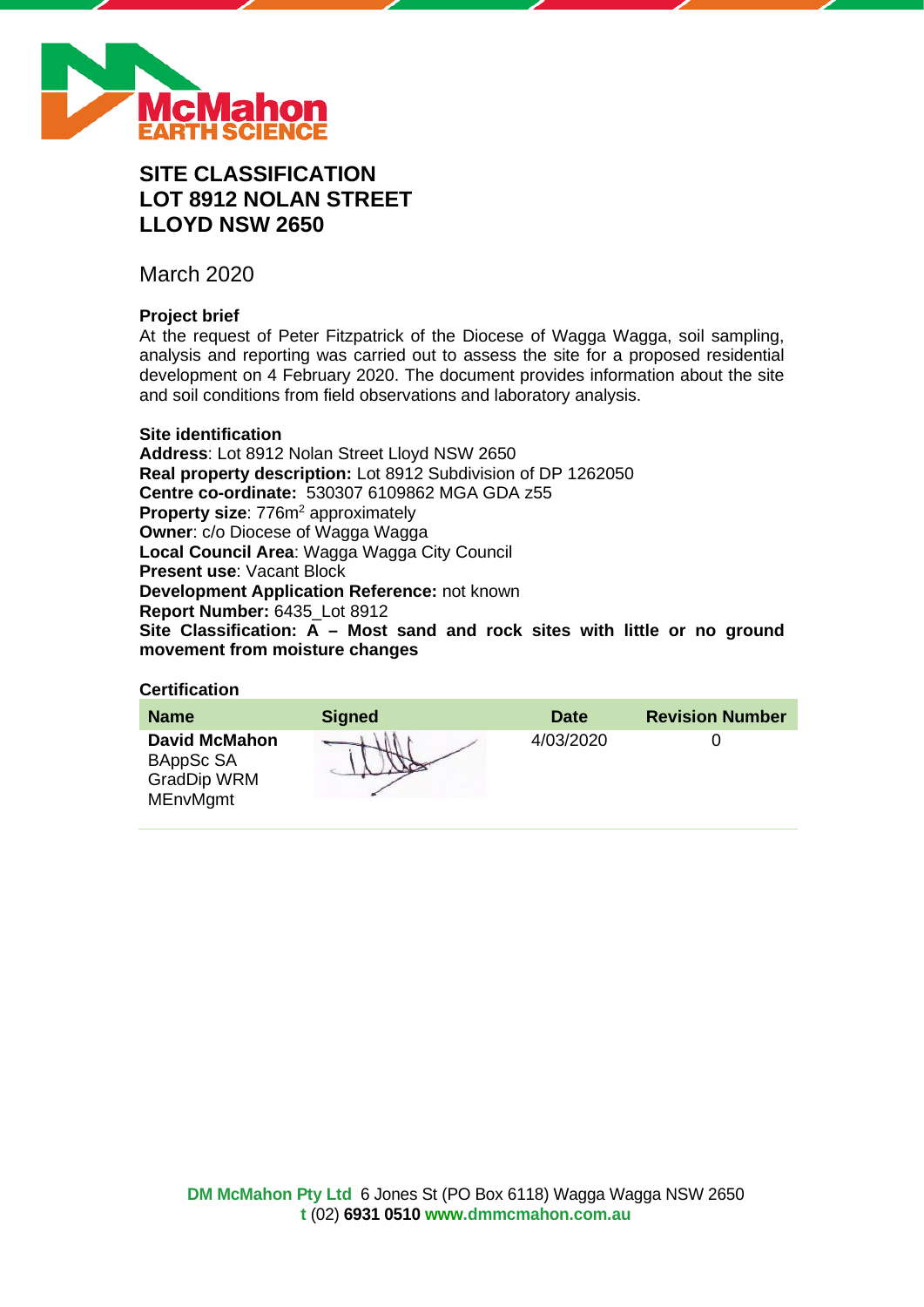#### **Physical characteristics of the site**

A desktop review and investigation of the topography, hydrology, soil, lithology, geology and hydrogeology of the site has been undertaken and are as follows:

## **Topography**

The Lake Albert 1:25,000 Topographic Map (Sheet 8327-1S) indicates that the site is located at an elevation of approximately 251m AHD. The site landform is classed as a simple slope and the slope class is gently inclined.

#### **Vegetation**

The site is devoid of vegetation.

#### **Hydrology**

The nearest named waterway is Stringybark Creek located 3414m to the south east of the site. Due to the relative incline of the site, rainfall is likely to both run off and infiltrate into the relatively permeable topsoil.

#### **Weather**

The average rainfall for Wagga Wagga is approximately 526.8mm per annum, with the wettest months being October, June and July. Annual mean evaporation for the region is 1715.5mm with mean daily evaporation ranges from 1.2mm in July to 9.2mm in January. Wagga Wagga is characterised by cold wet winters and hot dry summers with mean maximum temperatures ranging from 12.9°C in July to 31.9 °C in January and mean minimum temperatures ranging from 1.3ºC in July to 15.9ºC in February. Rainfall, temperature and evaporation data from Wagga Wagga Agricultural Institute 73127 (www.bom.gov.au).

#### **Soil & Landform**

The site lies within the mapping unit ld from the Soil Landscapes of the Wagga Wagga 1:100 000 Sheet (DLWC, 1997). The map unit ld is described as:

## *ld – Lloyd (Erosional Landscapes)*

*Landscape*: rolling low hills on Ordovician metasedimentary rocks. Local relief 30–90 m; slopes 10–20%. Broad crests and ridges; long waning mid to lower slopes; broad drainage depressions. Variable rock outcrop 0–50%. Extensively to completely cleared mid to high open-forest.

*Soils*: shallow (<0.5 m), moderately well-drained Paralithic Leptic Rudosols (Lithosols) on some crests, ridges and upper slopes; deep (1.0–1.5 m), imperfectly drained Red Kurosols (Red Podzolic Soils) on other crests and upper slopes; moderately deep (0.5– 1.0m), moderately well-drained Red Chromosols and Kurosols (Red Podzolic Soils) on mid to lower slopes; and moderately deep (0.5–1.0 m), imperfectly drained Brown Kurosols (Yellow Podzolic Soils) in drainage lines.

*Limitations*: high erosion hazard; steep slopes (localised); localised rock outcrop; localised poor drainage; localised waterlogging; foundation hazard (localised); mass movement; shallow, stony and strongly acid soils (on ridges and upper slopes); localised aluminium toxicity; localised salinity.

#### **Lithology and Geology**

Undivided Ordovician metasedimentary rocks—thinly interbedded siltstones, shales and phyllites, with minorschists and minor quartzites. Lithology is highly variable

over a short distance. Relatively thick (1 m to several metres) colluvial and slopewash clayey sediments occur on lower slopes and in drainage depressions. There is generally no rock outcrop, but occasionally <50% (at sites usually underlain by sandstone).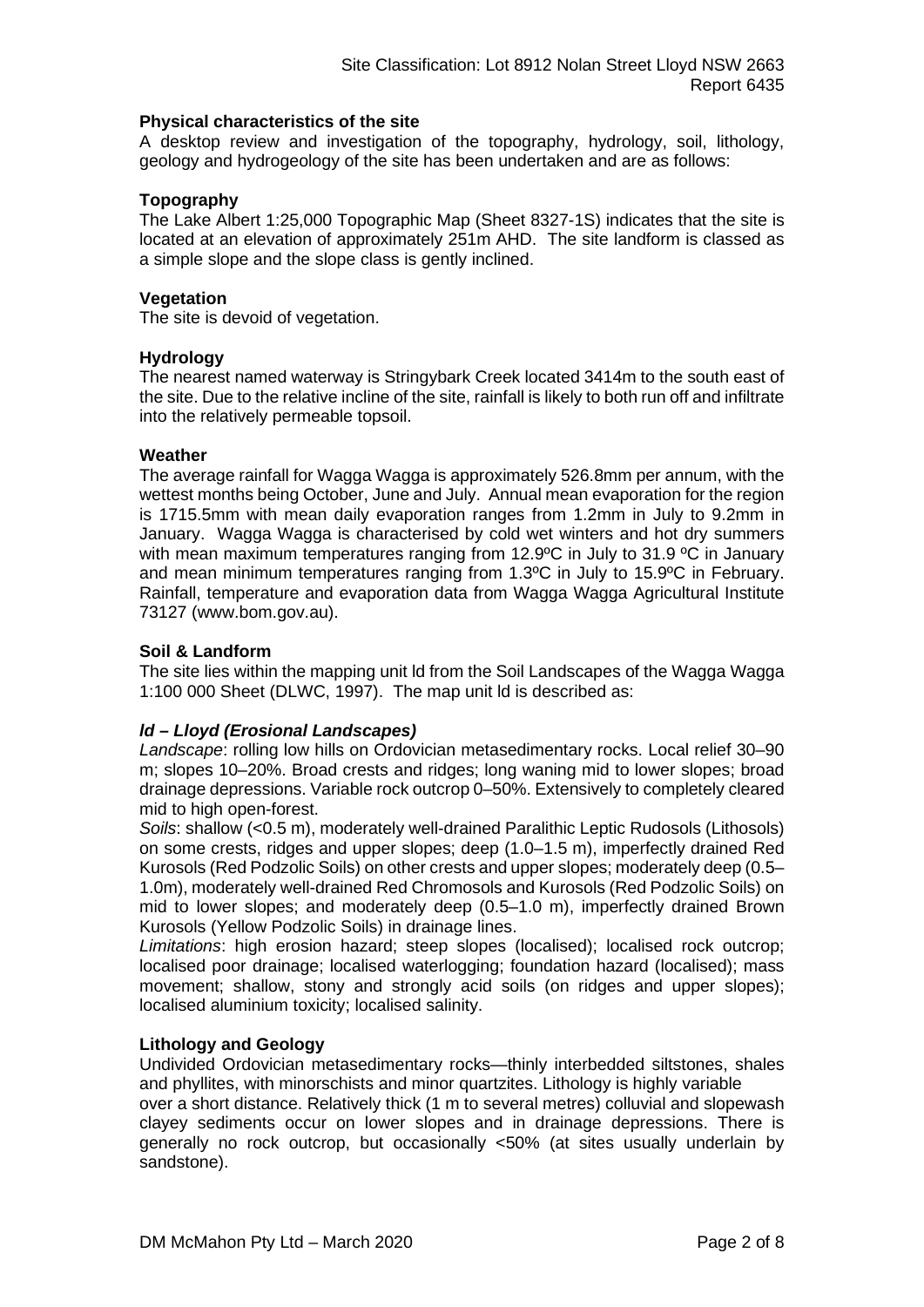# **Hydrogeology**

From the Geoscience Australia hydrogeology dataset, the groundwater beneath the site is described as porous, extensive highly productive aquifers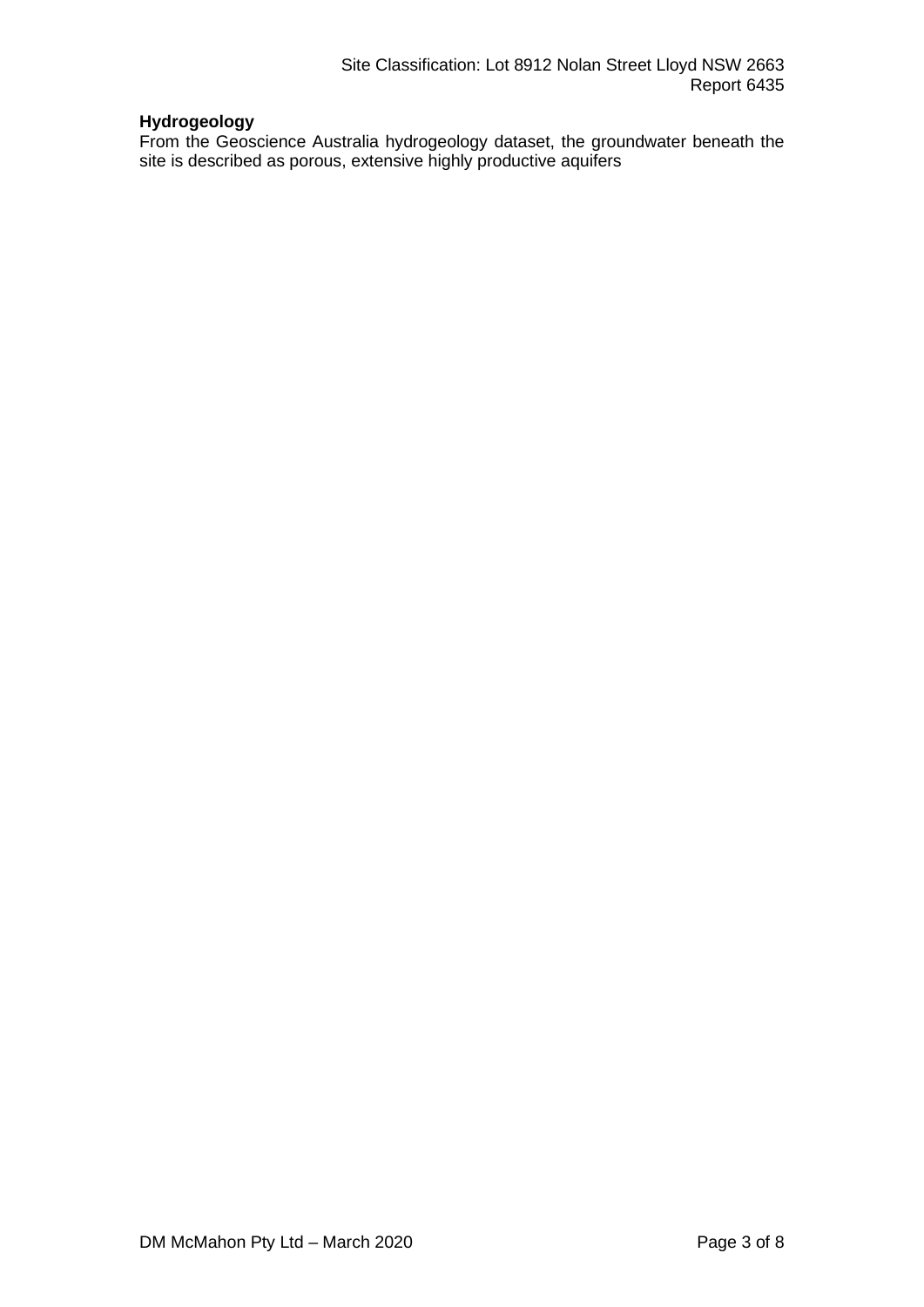## **Site Condition**

Through site investigation, field observations, in situ tests and laboratory analysis the following site geotechnical model has been developed. Details of the general conditions encountered with a field description of the soil, engineering properties and the location of the boreholes can be seen as follows, Table 1, Figure 1.

| Table 1: Site geotechnical model with field description and observations |  |
|--------------------------------------------------------------------------|--|
|--------------------------------------------------------------------------|--|

| <b>Soil Origin</b> | <b>Depth</b><br>(m) | <b>Class</b><br><b>(AS17</b><br>26<br>$-2017)$ | Soil Name /<br><b>Description</b> | <b>Grain</b><br><b>Size</b> | <b>Primary</b><br><b>Colour</b> | <b>Mottle</b><br><b>Colour</b> | <b>Mois-</b><br>ture     | Plas-<br>ticity | <b>Consis-</b><br>tency | <b>Observations</b><br>and/or comments | <b>Engineering</b><br><b>Properties</b> |
|--------------------|---------------------|------------------------------------------------|-----------------------------------|-----------------------------|---------------------------------|--------------------------------|--------------------------|-----------------|-------------------------|----------------------------------------|-----------------------------------------|
| <b>Borehole 1</b>  |                     |                                                |                                   |                             |                                 |                                |                          |                 |                         |                                        |                                         |
| <b>FILL</b>        | $0.0 -$<br>0.2      | <b>SC</b>                                      | Sandy CLAY                        | Fine/<br>Coars<br>e         | <b>Brownish</b><br>Red          | Nil                            | Dry                      | Low             | Firm                    | $\,$                                   | Ys<br>Expansivity<br>$0-20$ mm          |
| Refusal            | 0.2                 | $\overline{\phantom{0}}$                       | <b>OM Bedrock</b>                 | $\blacksquare$              | $\,$                            | -                              | $\overline{\phantom{a}}$ | -               |                         | Refusal @ 0.2m on<br>OM bedrock        |                                         |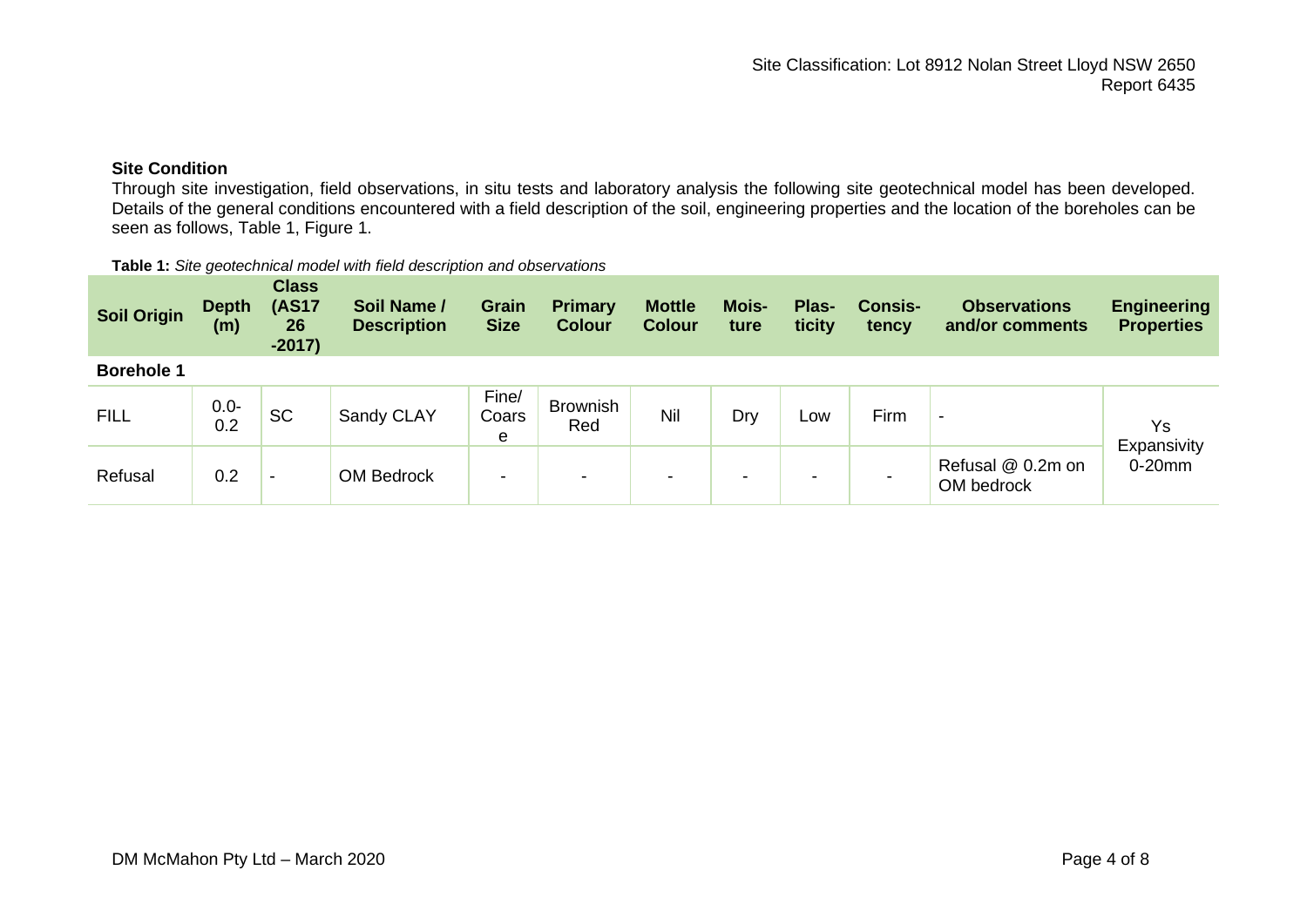

**Figure 1:** *Annotated site plan overlain on aerial photograph depicting borehole locations*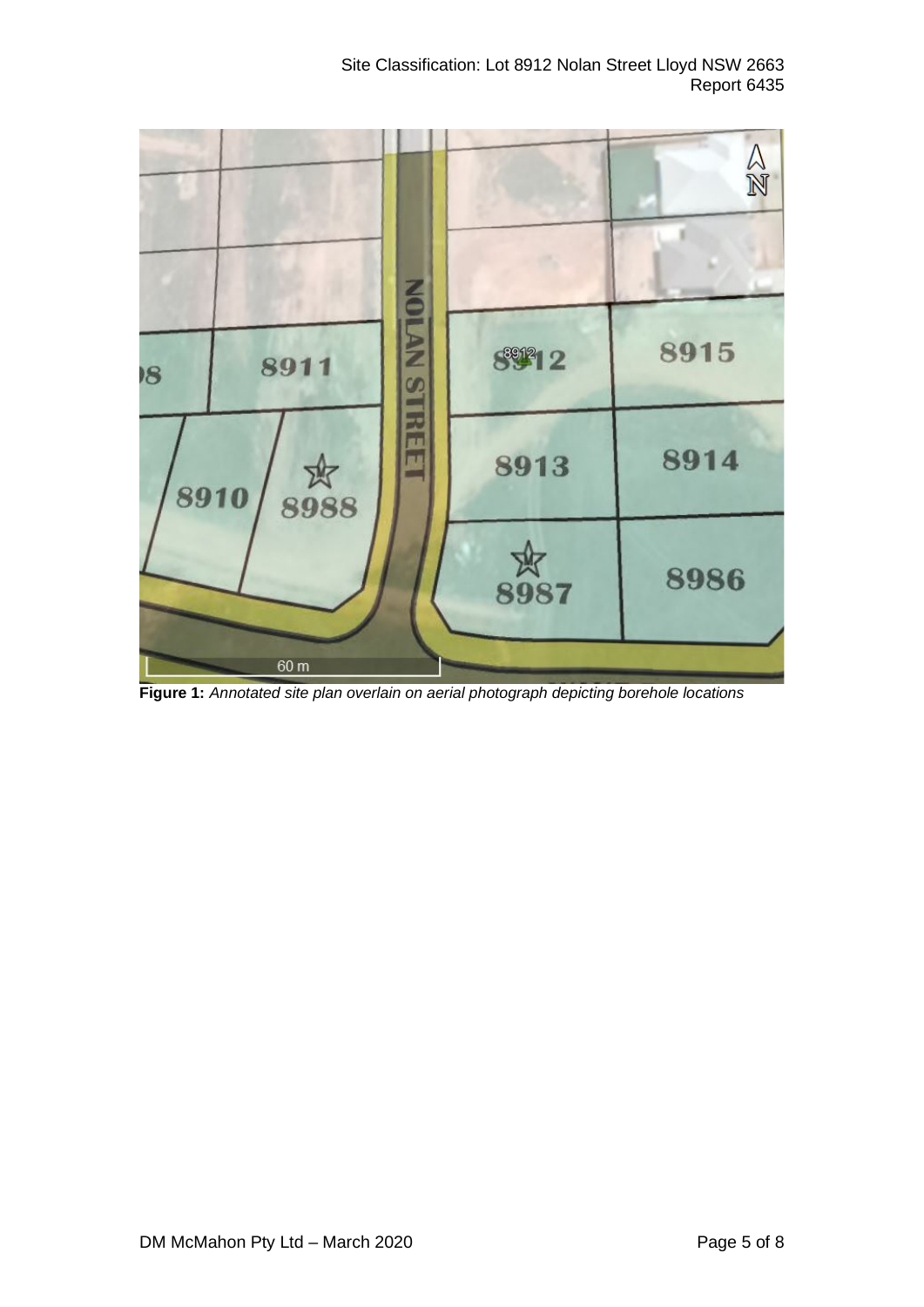## **Site Classification**

Based on the field assessment and laboratory data and assumptions therein the site is classified as **A – Most sand and rock sites with little or no ground movement from moisture changes** by reference to AS2870:2011.

#### **Assumptions**

Site investigation and classification was carried out by reference to AS2870:2011. The proposed building is a single storey residential development.

This classification is based on the footings being founded into the underlying ordovician metasedimentary bedrock. If the footings are not into the specified material the site classification will need to be reassessed.

Footings may be founded partly on fill and partly on natural material depending on founding depths. As such, footing design may require careful consideration by the structural engineer to minimise potential differential settlement.

An allowable bearing pressure of up to 50kPa and 100kPa for raft slab beams and strip footings respectively may be adopted.

If more than 0.4m of uncontrolled fill is present or placed, or if depth of excavation within the building area extends more than 0.5m below the existing surface, the above classification will need to be reassessed.

Any earthworks on site will be carried out by reference to AS3798: 2007.

If any unconsolidated or saturated soils are encountered during excavation, or conditions that are not alike the above description, the site supervisor should be informed, the work stopped and this office be contacted immediately for further evaluation.

Where trees and large shrubs are removed from the site all roots are to be removed and voids replaced with compacted fill by reference to AS3798:2007.

The soils investigated are all natural ground and no free groundwater was encountered at the time of the investigation.

Site drainage and vegetation limitations are adhered to as per the CSIRO Foundation Management and Footing Performance: A Homeowner's guide, BTF-2011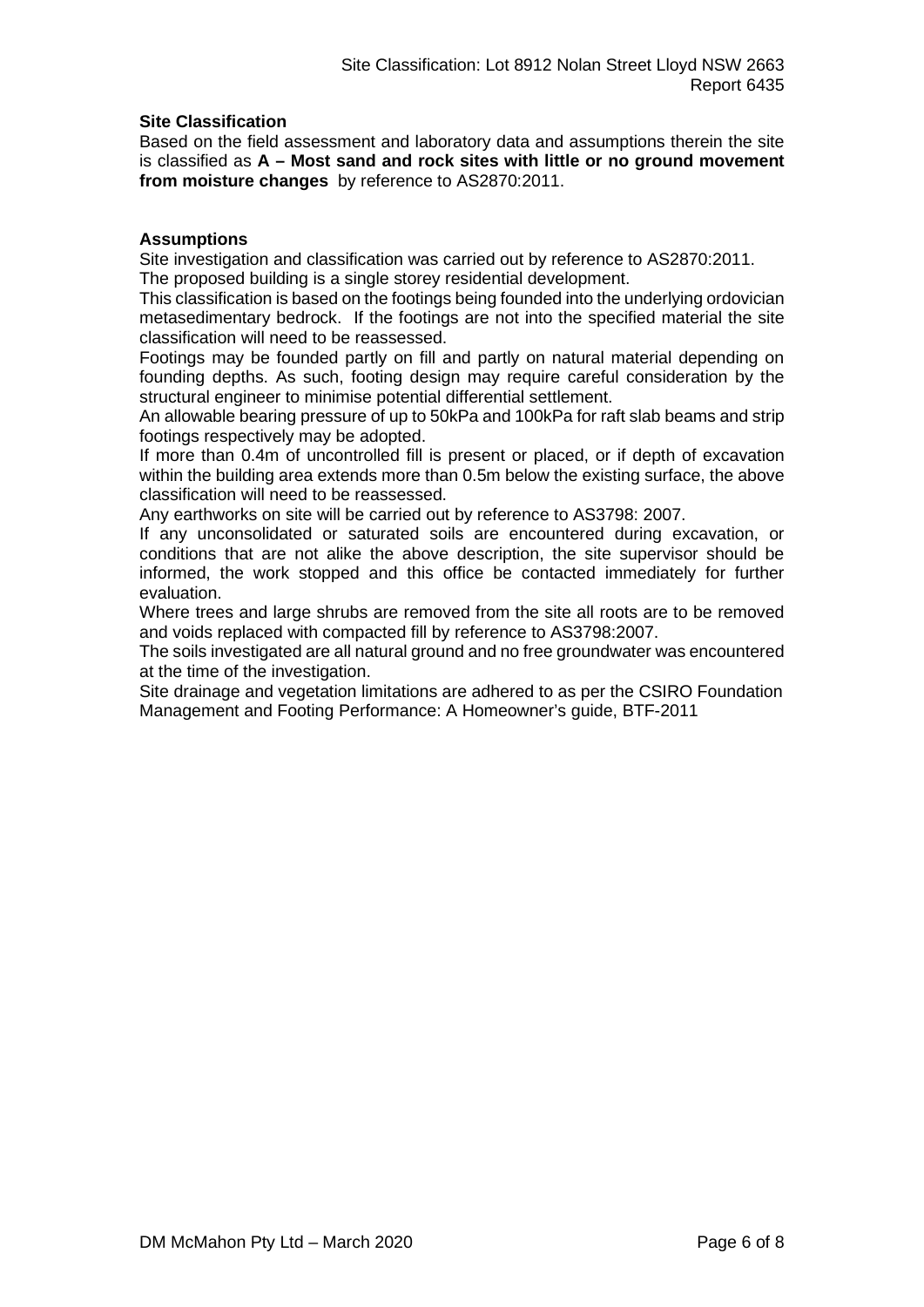## Site Classification: Lot 8912 Nolan Street Lloyd NSW 2663 Report 6435

| <b>Log Column</b>                |                      | Symbol                                                                                                                                                                                                | <b>Definition</b>                                                                                                                                                                                                                                                                                                                                                                                                          |  |  |  |  |  |
|----------------------------------|----------------------|-------------------------------------------------------------------------------------------------------------------------------------------------------------------------------------------------------|----------------------------------------------------------------------------------------------------------------------------------------------------------------------------------------------------------------------------------------------------------------------------------------------------------------------------------------------------------------------------------------------------------------------------|--|--|--|--|--|
| Soil Origin                      |                      | <b>TOPSOIL</b>                                                                                                                                                                                        | Mantle of surface and/or near-surface soil often but not always defined by high levels of organic<br>material, both dead and living. Remnant topsoils are topsoils that subsequently been buried by<br>other transported soils. Roots of trees may extend significantly into otherwise unaltered soil and<br>the presence of roots is not a sufficient reason for describing a material as topsoil.                        |  |  |  |  |  |
|                                  |                      | <b>FILL</b>                                                                                                                                                                                           | Any material which has been placed by anthropogenic processes                                                                                                                                                                                                                                                                                                                                                              |  |  |  |  |  |
|                                  |                      | Alluvial                                                                                                                                                                                              | Deposited by streams and rivers                                                                                                                                                                                                                                                                                                                                                                                            |  |  |  |  |  |
|                                  |                      | Colluvial                                                                                                                                                                                             | Soil and rock debris transported down slope by gravity, with or without the assistance of flowing<br>water and generally deposited in gullies or at the base of slopes. Colluvium is often used to<br>refer to thicker deposits such as those formed from landslides, whereas the term 'slopewash'<br>may be used for thinner and more widespread deposits that accumulate gradually over longer<br>geological timeframes. |  |  |  |  |  |
|                                  |                      | Extremely<br>weathered<br>material                                                                                                                                                                    | Formed directly from in situ weathering of geological formations. Although this material is of soil<br>strength, it retains the structure and/or fabric of the parent rock material.                                                                                                                                                                                                                                       |  |  |  |  |  |
|                                  |                      | Residual                                                                                                                                                                                              | Formed directly from in situ weathering of geological formations. These soils no longer retain<br>any visible structure or fabric of the parent soil or rock material                                                                                                                                                                                                                                                      |  |  |  |  |  |
| Class                            |                      | GW<br>Gravel and gravel-sand mixtures, little to no fines                                                                                                                                             |                                                                                                                                                                                                                                                                                                                                                                                                                            |  |  |  |  |  |
| (AS1726-<br>2017)                |                      | GP                                                                                                                                                                                                    | Gravel and gravel-sand mixtures, little to no fines, uniform gravels                                                                                                                                                                                                                                                                                                                                                       |  |  |  |  |  |
|                                  |                      | GМ                                                                                                                                                                                                    | Gravel-silt mixtures and gravel-sand-silt mixtures                                                                                                                                                                                                                                                                                                                                                                         |  |  |  |  |  |
|                                  |                      | GC                                                                                                                                                                                                    | Gravel-clay mixtures and gravel-sand-clay mixtures                                                                                                                                                                                                                                                                                                                                                                         |  |  |  |  |  |
|                                  |                      | SW                                                                                                                                                                                                    | Sand and gravel-sand mixtures, little to no fines                                                                                                                                                                                                                                                                                                                                                                          |  |  |  |  |  |
|                                  |                      | SP                                                                                                                                                                                                    |                                                                                                                                                                                                                                                                                                                                                                                                                            |  |  |  |  |  |
|                                  | Coarse grained soils | <b>SM</b>                                                                                                                                                                                             | Sand and gravel-sand mixtures, little to no fines                                                                                                                                                                                                                                                                                                                                                                          |  |  |  |  |  |
|                                  |                      | SC                                                                                                                                                                                                    | Sand-silt mixtures<br>Sand-clay mixtures                                                                                                                                                                                                                                                                                                                                                                                   |  |  |  |  |  |
|                                  |                      | ML                                                                                                                                                                                                    |                                                                                                                                                                                                                                                                                                                                                                                                                            |  |  |  |  |  |
|                                  |                      |                                                                                                                                                                                                       | Inorganic silt and very fine sand, rock flour, silty or clayey fine sand or silt with low plasticity                                                                                                                                                                                                                                                                                                                       |  |  |  |  |  |
|                                  |                      | CL, CI<br>OL                                                                                                                                                                                          | Inorganic clays of low to medium plasticity, gravelly clay, sandy clay<br>Organic silt                                                                                                                                                                                                                                                                                                                                     |  |  |  |  |  |
|                                  |                      | MH                                                                                                                                                                                                    | Inorganic silt                                                                                                                                                                                                                                                                                                                                                                                                             |  |  |  |  |  |
|                                  | Fine grained soils   | CН                                                                                                                                                                                                    | Inorganic clays of high plasticity                                                                                                                                                                                                                                                                                                                                                                                         |  |  |  |  |  |
|                                  |                      | OH                                                                                                                                                                                                    | Organic clay of medium to high plasticity, organic silt                                                                                                                                                                                                                                                                                                                                                                    |  |  |  |  |  |
|                                  |                      | Pt                                                                                                                                                                                                    | Peat, highly organic soil                                                                                                                                                                                                                                                                                                                                                                                                  |  |  |  |  |  |
| Soil Name/<br><b>Description</b> |                      | SAND                                                                                                                                                                                                  | Coarse grained soil                                                                                                                                                                                                                                                                                                                                                                                                        |  |  |  |  |  |
|                                  |                      | SILT                                                                                                                                                                                                  | Fine grained soil - low dry strength, low wet toughness and dilatancy                                                                                                                                                                                                                                                                                                                                                      |  |  |  |  |  |
|                                  |                      | <b>CLAY</b>                                                                                                                                                                                           | Fine grained soil – high dry strength, high wet toughness and plasticity                                                                                                                                                                                                                                                                                                                                                   |  |  |  |  |  |
| <b>Grain Size</b>                |                      | Coarse                                                                                                                                                                                                | >2mm                                                                                                                                                                                                                                                                                                                                                                                                                       |  |  |  |  |  |
|                                  |                      | Medium                                                                                                                                                                                                | $0.06 - 2mm$                                                                                                                                                                                                                                                                                                                                                                                                               |  |  |  |  |  |
|                                  |                      | Fine                                                                                                                                                                                                  | $<$ 0.06 $mm$                                                                                                                                                                                                                                                                                                                                                                                                              |  |  |  |  |  |
| <b>Moisture</b>                  |                      | D                                                                                                                                                                                                     | Drv                                                                                                                                                                                                                                                                                                                                                                                                                        |  |  |  |  |  |
|                                  |                      | Т<br>м                                                                                                                                                                                                | <b>Moderately Moist</b><br>Moist                                                                                                                                                                                                                                                                                                                                                                                           |  |  |  |  |  |
|                                  |                      | W                                                                                                                                                                                                     | Wet                                                                                                                                                                                                                                                                                                                                                                                                                        |  |  |  |  |  |
| <b>Plasticity</b>                |                      | Non-plastic                                                                                                                                                                                           | Not applicable                                                                                                                                                                                                                                                                                                                                                                                                             |  |  |  |  |  |
|                                  |                      | Only slight pressure is required to roll the thread of soil near the plastic limit. The thread and<br>Low<br>lump are weak and soft. The dry specimen crumbles into powder with some finger pressure. |                                                                                                                                                                                                                                                                                                                                                                                                                            |  |  |  |  |  |
|                                  |                      | Medium                                                                                                                                                                                                | Medium pressure is required to roll the thread of soil to near the plastic limit. The thread and<br>lump have medium stiffness. The dry specimen breaks into pieces or crumbles with<br>considerable finger pressure.                                                                                                                                                                                                      |  |  |  |  |  |
|                                  |                      | High                                                                                                                                                                                                  | Considerable pressure is required to roll the thread to near the plastic limit. The thread and the<br>lump have very high stiffness. The dry specimen cannot be broken with finger pressure.<br>Specimen will break into pieces between thumb and a hard surface.                                                                                                                                                          |  |  |  |  |  |
| <b>Consistency</b>               |                      | Very Soft (VS)                                                                                                                                                                                        | Exudes between fingers when squeezed in hand                                                                                                                                                                                                                                                                                                                                                                               |  |  |  |  |  |
|                                  |                      | Soft (S)                                                                                                                                                                                              | Can be moulded by light finger pressure                                                                                                                                                                                                                                                                                                                                                                                    |  |  |  |  |  |
|                                  |                      | Firm (F)                                                                                                                                                                                              | Can be moulded by strong finger pressure                                                                                                                                                                                                                                                                                                                                                                                   |  |  |  |  |  |
|                                  |                      | Stiff (St)                                                                                                                                                                                            | Cannot be moulded by fingers                                                                                                                                                                                                                                                                                                                                                                                               |  |  |  |  |  |
|                                  |                      | Very Stiff (VSt)                                                                                                                                                                                      | Can be indented by thumb nail                                                                                                                                                                                                                                                                                                                                                                                              |  |  |  |  |  |
|                                  |                      | Hard (H)                                                                                                                                                                                              | Can be indented by thumb nail with difficulty                                                                                                                                                                                                                                                                                                                                                                              |  |  |  |  |  |
|                                  |                      | Friable (Fr)                                                                                                                                                                                          | Can be easily crumbled or broken into small pieces by hand                                                                                                                                                                                                                                                                                                                                                                 |  |  |  |  |  |

## **Notes Relating to Results**